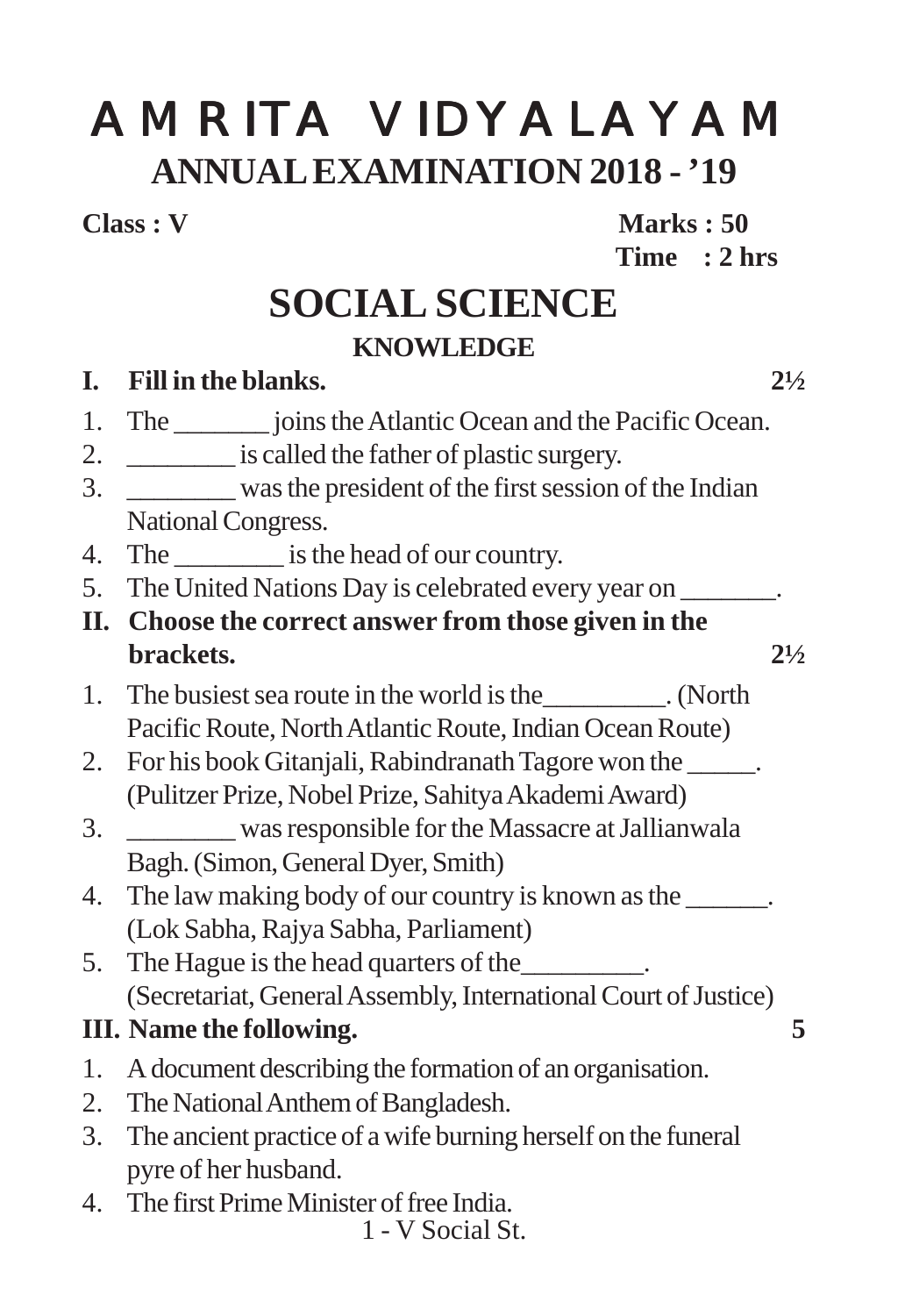5. The head of the Secretariat.

# **UNDERSTANDING**

# **IV. Write true or false. Rewrite the false statement correctly. 5**

- 1. Railways were introduced in India by the French.
- 2. Kalidasa lived during the reign of Chandragupta II.
- 3. The Quit India Movement started in 1857.
- 4. The High Court is the highest judicial body in our country.
- 5. The UN Charter was signed by fifteen countries in 1945.

## **V. Match the following. 3**

| 1. General Assembly | Jallianwala Bagh  |
|---------------------|-------------------|
| 2. Kalidasa         | Head of the state |
| 3. Empress of India | Roosevelt         |
| 4. Amritsar         | Meghaduta         |
| 5. United Nations   | Queen Victoria    |
| 6. Governor         | Parliament        |

#### **VI. Answer the following. 8**

- 1. Why do we need transport?
- 2. How is the government formed at the centre?
- 3. Why did Sir Syed Ahmad Khan stress on education?
- 4. How are members of the Lok Sabha and the Rajya Sabha elected?

## **VII. Answer briefly. 9**

- 1. How did the English exploit the farmers?
- 2. Why did Mahatma Gandhi withdraw the non cooperation movement?
- 3. Differentiate between Loksabha and Rajyasabha.

#### **APPLICATION**

**VIII.**1. The Suez Canal and Panama Canal reduce travel time. Do you agree? Explain. **5**

## **SKILL**

# **IX. On the outline map of India, mark the following places. 5**

- 1. Amritsar 2. Meerut 3. Kanpur
	- 2 V Social St.